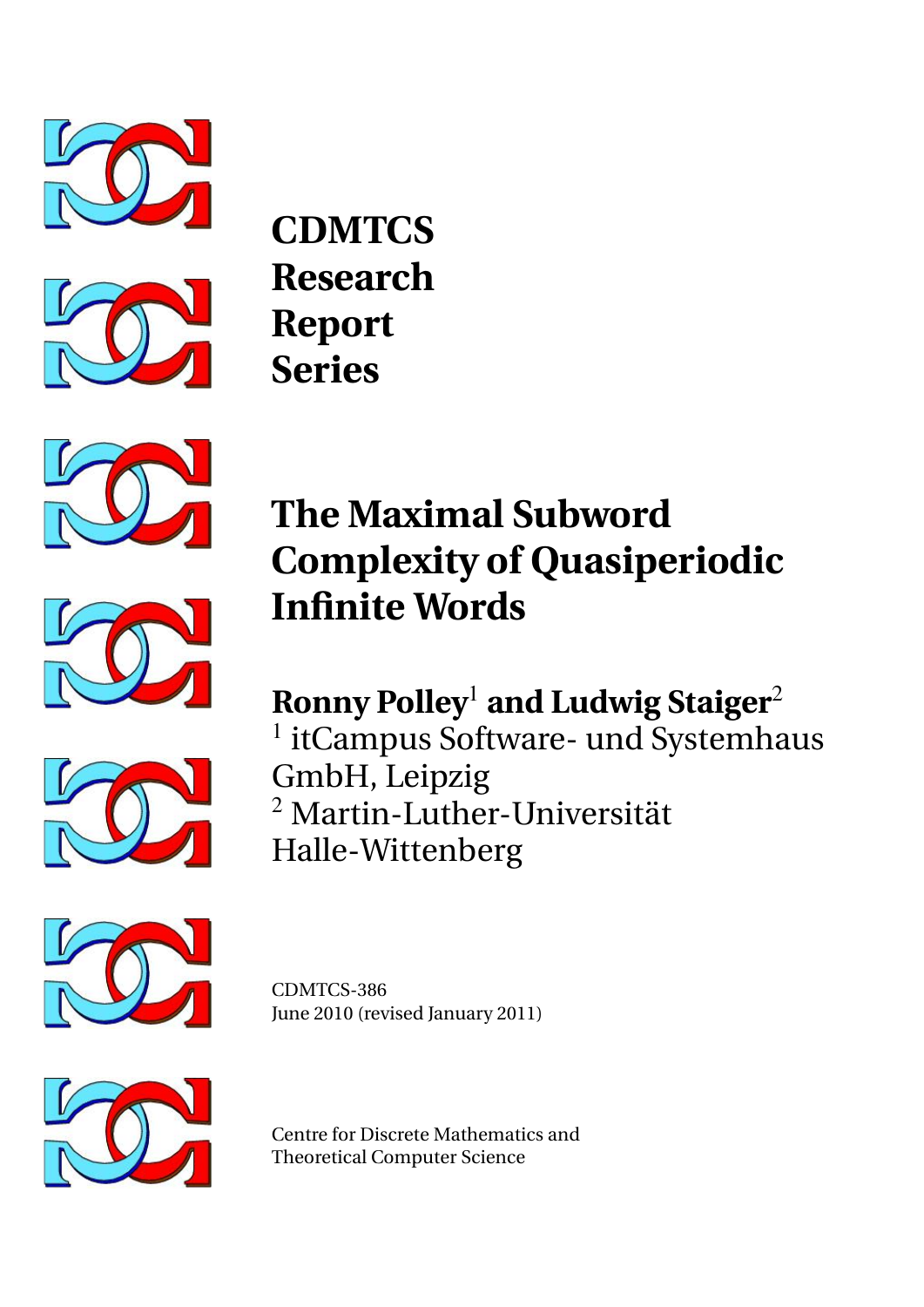# **The Maximal Subword Complexity of Quasiperiodic Infinite Words**<sup>∗</sup>

*Ronny Polley*

itCampus Software- und Systemhaus GmbH D-04229 Leipzig, Germany and

*Ludwig Staiger*†

Martin-Luther-Universität Halle-Wittenberg Institut für Informatik von-Seckendorff-Platz 1, D–06099 Halle (Saale), Germany

#### **Abstract**

We provide an exact estimate on the maximal subword complexity for quasiperiodic infinite words. To this end we give a representation of the set of finite and of infinite words having a certain quasiperiod *q* via a finite language derived from *q*. It is shown that this language is a suffix code having a bounded delay of decipherability.

Our estimate of the subword complexity uses this property, exploits previously known results on the subword complexity and elementary facts on formal power series and recurrence relations.

**Keywords:** quasiperiodic words, codes, subword complexity, structure generating function

In his tutorial [\[Mar04\]](#page-13-0) Solomon Marcus provided some initial facts on quasiperiodic infinite words. Here he posed several questions on the complexity of quasiperiodic infinite words. The papers [\[LR04,](#page-13-1) [LR07\]](#page-13-2) studied in more detail quasiperiodic infinite words generated by morphisms and their relation to Sturmian words. Their results concern mainly infinite words of low complexity. This fits into the line pursued in the tutorial

<sup>∗</sup>The results of this paper were presented at the "12th Workshop Descriptional Complexity of Formal Systems", August 8 – 10, 2010, Saskatoon, Canada [\[PS10\]](#page-13-3)

<sup>†</sup>email: ludwig.staiger@informatik.uni-halle.de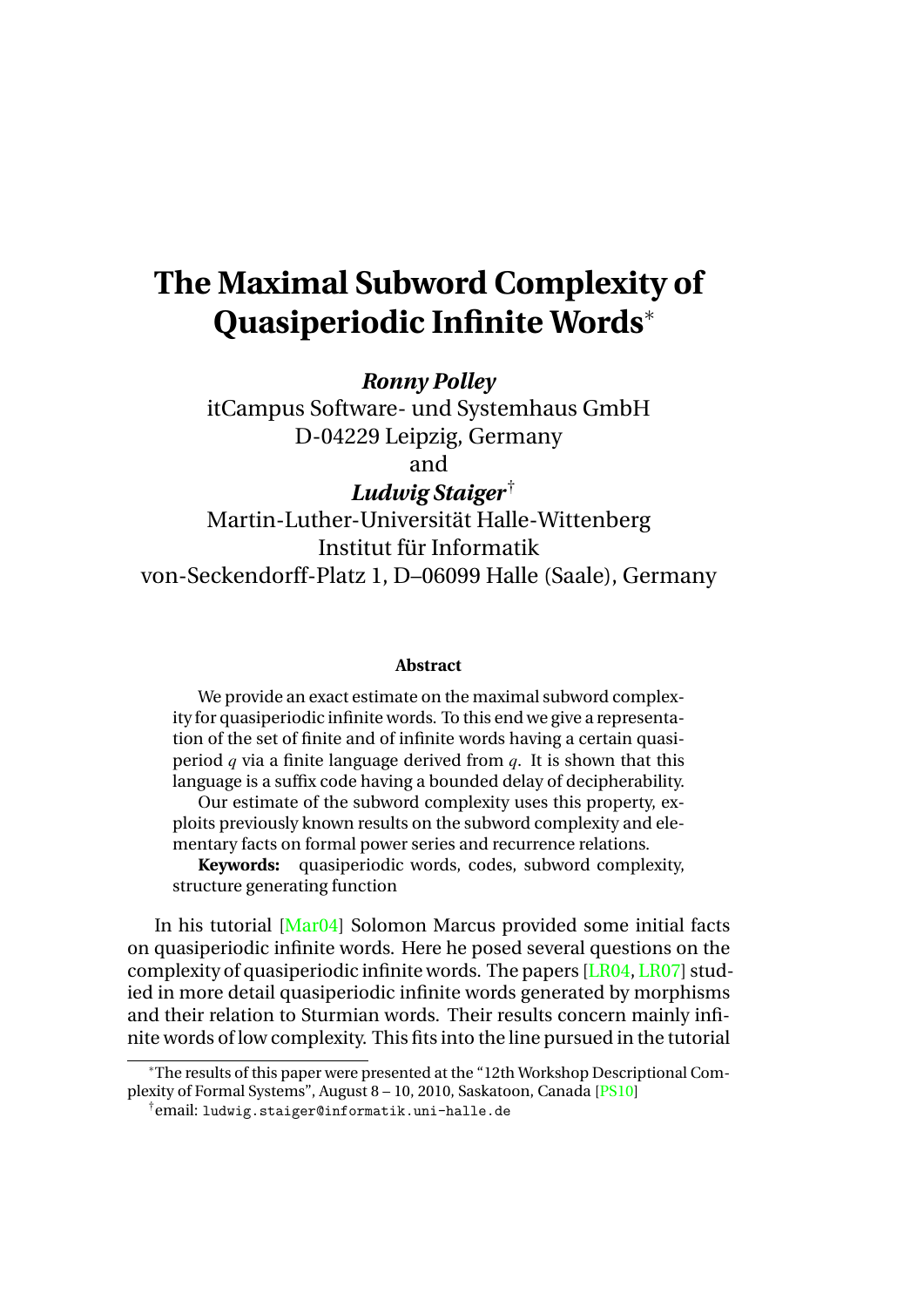[\[BK03\]](#page-13-4) or the book [\[AS03\]](#page-12-0) where also mainly infinite words of low (polynomial) complexity were considered. Some results on high (exponential) subword complexity were derived in [\[Sta93,](#page-14-0) [Sta97\]](#page-14-1).

The investigations of the present paper turn to the question posed in [\[LR04\]](#page-13-1) of finding the maximally possible complexity functions for those words. As complexity here and in the cited above papers one considers Marcus' [\[Mar04\]](#page-13-0) (subword) complexity function *f*(ξ,*n*) of an infinite word ξ, where *f*(ξ,*n*) is the number of its subwords of length *n*.

As a final result we deduce that the maximally possible complexity functions for quasiperiodic infinite words ξ are bounded from above by a function of the form  $f(\xi, n) \leq c \cdot t_p^n, n \geq n_{\xi}$  where  $n_{\xi}$  is a number depending on ξ and *t<sup>P</sup>* is the smallest Pisot-Vijayaraghavan number, that is, the unique real root  $t_P$  of the cubic polynomial  $x^3 - x - 1$ , which is approximately equal to  $t_P \approx 1.324718$ . We show also that this bound is tight, that is, there are ω-words ξ having  $f(\xi, n) \approx c \cdot t_p^n$ . Moreover, we estimate the quasiperiods for which this bound can be achieved and we estimate the then possible constants *c*.

The paper is organised as follows. After introducing some notation we derive in Section [2](#page-3-0) a characterisation of quasiperiodic words and ωwords having a certain quasiperiod *q*. Moreover, we introduce a finite basis set *P<sup>q</sup>* from which the sets of quasiperiodic words or ω-words having quasiperiod *q* can be constructed. In Section [3](#page-6-0) it is then proved that the star root of  $P_q$  is a suffix code having a bounded delay of decipherability.

This much prerequisites allow us, in Section [4,](#page-8-0) to estimate the number of subwords of the language *Q<sup>q</sup>* of all quasiperiodic words having quasiperiod *q*. It turns out that  $c_{q,1} \cdot \lambda_q^n \leq f(Q_q, n) \leq c_{q,2} \cdot \lambda_q^n$  where  $f(Q_q, n)$ is the number of subwords of length *n* of words in  $Q_q$  and  $1 \leq \lambda_q \leq t_P$ depends on *q*. We construct, for every quasiperiod *q*, a quasiperiodic ω-word ξ*<sup>q</sup>* with quasiperiod *q* whose subword complexity *f*(ξ*q*,*n*) meets the upper bound  $c_{q,2} \cdot \lambda_q^n$ . Finally, from these results we derive our estimates for the subword complexity of quasiperiodic infinite words and we draw via the results of [\[Sta93,](#page-14-0) [Sta07,](#page-14-2) [Sta08\]](#page-14-3) a connection to the Kolmogorov complexity of infinite quasiperiodic words.

## **1 Notation**

In this section we introduce the notation used throughout the paper. By  $\mathbb{N} = \{0, 1, 2, \ldots\}$  we denote the set of natural numbers. Let *X* be an alphabet of cardinality  $|X| = r \geq 2$ . By  $X^*$  we denote the set of finite words on  $X$ , including the *empty word*  $e$ , and  $X^{\omega}$  is the set of infinite strings ( $\omega$ -words)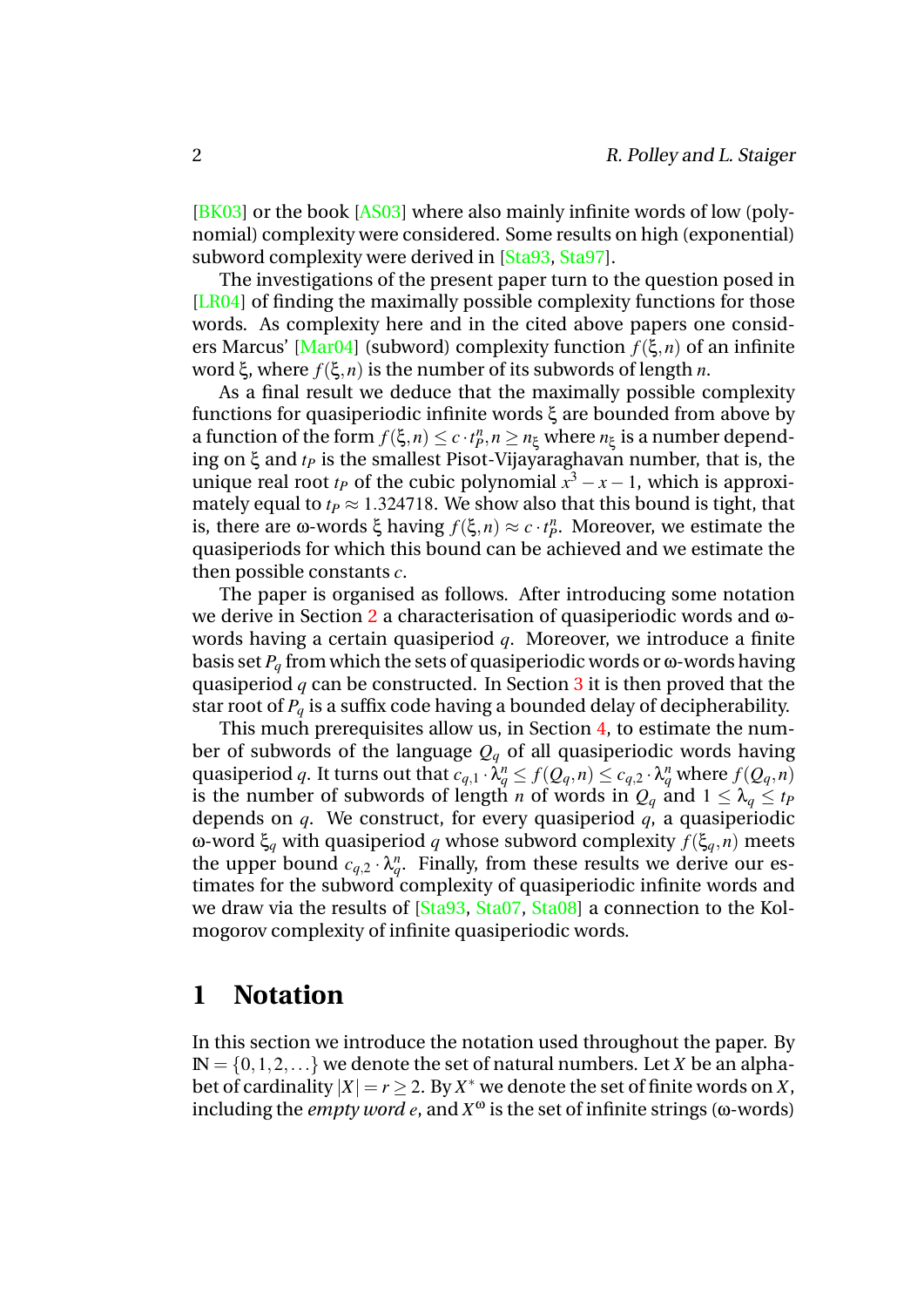over *X*. Subsets of *X* <sup>∗</sup> will be referred to as *languages* and subsets of *X* <sup>ω</sup> as ω*-languages*.

For  $w \in X^*$  and  $\eta \in X^* \cup X^{\omega}$  let  $w \cdot \eta$  be their *concatenation*. This concatenation product extends in an obvious way to subsets  $L \subseteq X^*$  and  $B \subseteq$  $X^* \cup X^{\omega}$ . For a language *L* let  $L^* := \bigcup_{i \in \mathbb{N}} L^i$ , and by  $L^{\omega} := \{w_1 \cdots w_i \cdots : w_i \cdots \}$  $w_i \in L \setminus \{e\}$  we denote the set of infinite strings formed by concatenating words in *L*. Furthermore  $|w|$  is the *length* of the word  $w \in X^*$  and  $\text{pref}(B)$ is the set of all finite prefixes of strings in *B* ⊆ *X* <sup>∗</sup>∪*X* <sup>ω</sup>. We shall abbreviate *w* ∈ **pref**(η) (η ∈ *X*<sup>\*</sup> ∪ *X*<sup>ω</sup>) by *w* ⊆ η.

We denote by  $B/w := \{\eta : w \cdot \eta \in B\}$  the *left derivative* of the set  $B \subseteq$ *X* <sup>∗</sup>∪*X* <sup>ω</sup>. As usual, a language *L* ⊆ *X* ∗ is *regular* provided it is accepted by a finite automaton. An equivalent condition is that its set of left derivatives  ${L/w : w \in X^*}$  is finite.

The sets of infixes of *B* or  $\eta$  are  $\textbf{infix}(B) := \bigcup_{w \in X^*} \textbf{pref}(B/w)$  and  $\textbf{infix}(\eta) :=$ S *<sup>w</sup>*∈*X*<sup>∗</sup> pref({η}/*w*), respectively. In the sequel we assume the reader to be familiar with basic facts of language theory.

As usual a language  $L \subseteq X^*$  is called a *code* provided  $w_1 \cdots w_l = v_1 \cdots v_k$ for  $w_1, \ldots, w_l, v_1, \ldots, v_k \in L$  implies  $l = k$  and  $w_i = v_i$ .

# <span id="page-3-0"></span>**2 Quasiperiodicity**

### **2.1 General properties**

A finite or infinite word  $\eta \in X^* \cup X^{\omega}$  is referred to as *quasiperiodic* with quasiperiod  $q \in X^* \setminus \{e\}$  provided for every  $j < |\eta| \in \mathbb{N} \cup \{\infty\}$  there is a  $\text{prefix } u_j \sqsubseteq \text{$\eta$ of length } j - |q| < |u_j| \leq j \text{ such that } u_j \cdot q \sqsubseteq \text{$\eta$}, \text{ that is, for every}$  $\overline{w} \sqsubseteq \eta$  the relation  $u_{|w|} \sqsubset w \sqsubseteq u_{|w|} \cdot q$  is valid (cf. [\[Mar04,](#page-13-0) [LR04\]](#page-13-1)).

Let for  $q \in X^* \setminus \{e\}$ ,  $Q_q$  be the set of quasiperiodic words with quasi- $\text{period } q. \text{ Then } \{q\}^* \subseteq Q_q = Q_q^* \text{ and } Q_q \setminus \{e\} \subseteq X^* \cdot q \cap q \cdot X^*.$ 

 $\textbf{Definition 1}\ \textbf{A family}\ \big(w_i\big)_{i=1}^\ell,\ \ell\in\mathbb{N}\cup\{\infty\},\ \textbf{of words}\ w_i\in X^*\cdot q\ \textbf{is referred}$ to as a *q*-chain provided  $w_1 = q$ ,  $w_i \sqsubset w_{i+1}$  and  $|w_{i+1}| - |w_i| \leq |q|$ .

It holds the following.

#### **Lemma 2**

- *1.*  $w \in Q_q \setminus \{e\}$  if and only if there is a *q*-chain  $(w_i)_{i=1}^{\ell}$  such that  $w_{\ell} = w$ .
- *2. An* ω-word ξ ∈  $X^\omega$  *is quasiperiodic with quasiperiod q if and only if there is a q-chain*  $(w_i)_{i=1}^{\infty}$  *such that*  $w_i \subset \xi$ .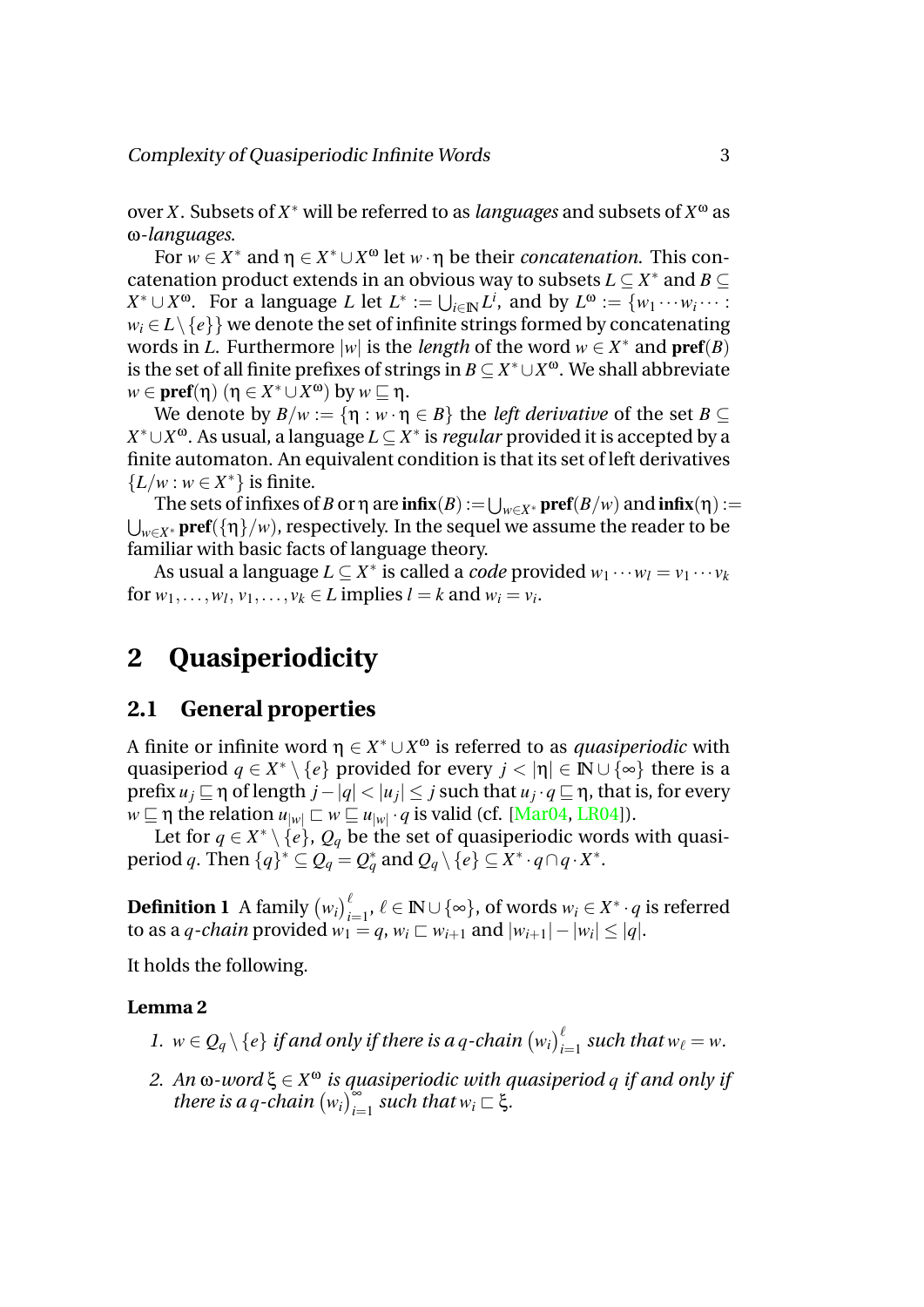*Proof.* It suffices to show how a family  $(u_j)_{j=0}^{|\eta|-1}$  can be converted to a *q*-chain  $(w_i)_{i=1}^{\ell}$  and vice versa.

 $\Box$  Consider  $η ∈ X^* ∪ X^ω$  and let  $(u_j)_{j=0}^{|η|-1}$  be a family such that  $u_j \cdot q ⊡ η$ and  $j - |q| < |u_j| \le j$  for  $j < |\eta|$ .

Define  $w_1 := q$  and  $w_{i+1} := u_{|w_i|} \cdot q$  as long as  $|w_i| < |η|$ . Then  $w_i ⊆ η$  and  $|w_i| < |w_{i+1}| = |u_{|w_i|} \cdot q| \le |w_i| + |q|.$  Thus  $(w_i)_{i=1}^{\ell}$  is a *q*-chain with  $w_i \sqsubseteq \eta$ .

Conversely, let  $(w_i)_{i=1}^{\ell}$  be a *q*-chain such that  $w_i \sqsubseteq \eta$  and set

 $u_j := \max_{\square} \{ w' : \exists i (w' \cdot q = w_i \wedge |w'| \leq j) \}$ , for  $j < |\eta|$ .

By definition,  $u_j \cdot q \sqsubseteq \eta$  and  $|u_j| \leq j$ . Assume  $|u_j| \leq j - |q|$  and  $u_j \cdot q = w_i$ . Then  $|w_i| \leq j < |\eta|$ . Consequently, in the *q*-chain there is a successor  $w_{i+1}$ ,  $|w_{i+1}| \leq |w_i| + |q| \leq j + |q|$ . Let  $w_{i+1} = w'' \cdot q$ . Then  $u_j \subset w''$  and  $|w''| \leq j$  which contradicts the maximality of  $u_j$ . . ❏

**Corollary 3** *Let*  $u \in \text{pref}(Q_q)$ *. Then there are words*  $w, w' \in Q_q$  *such that*  $w \sqsubseteq u \sqsubseteq w'$  and  $|u| - |w|, |w'| - |u| \le |q|$ .

<span id="page-4-1"></span>**Corollary 4** *Let* $\xi \in X^{\omega}$ *. Then the following are equivalent.* 

- *1.* ξ *is quasiperiodic with quasiperiod q.*
- *2.* pref(ξ)∩*Q<sup>q</sup> is infinite.*
- *3.* **pref**( $ξ)$  ⊆ **pref**( $Q<sub>a</sub>$ ).

### **2.2 A finite generator for quasiperiodic words**

In this part we introduce the finite language  $P_q$  which generates the set of quasiperiodic words as well as the set of quasiperiodic ω-words having quasiperiod *q*. We investigate basic properties of *P<sup>q</sup>* using simple facts from combinatorics on words (see e.g.  $[Shy01]$ ). We set

<span id="page-4-2"></span>
$$
P_q := \{ v : e \sqsubset v \sqsubseteq q \sqsubset v \cdot q \}.
$$
 (1)

Then we have the following relations to *Qq*.

#### **Proposition 5** *<sup>Q</sup><sup>q</sup>* <sup>=</sup> *<sup>P</sup>*

<span id="page-4-0"></span>
$$
Q_q = P_q^* \cdot q \cup \{e\} \subseteq P_q^*, \tag{2}
$$

$$
\text{pref}(P_q^*) = \text{pref}(Q_q) = P_q^* \cdot \text{pref}(q) \tag{3}
$$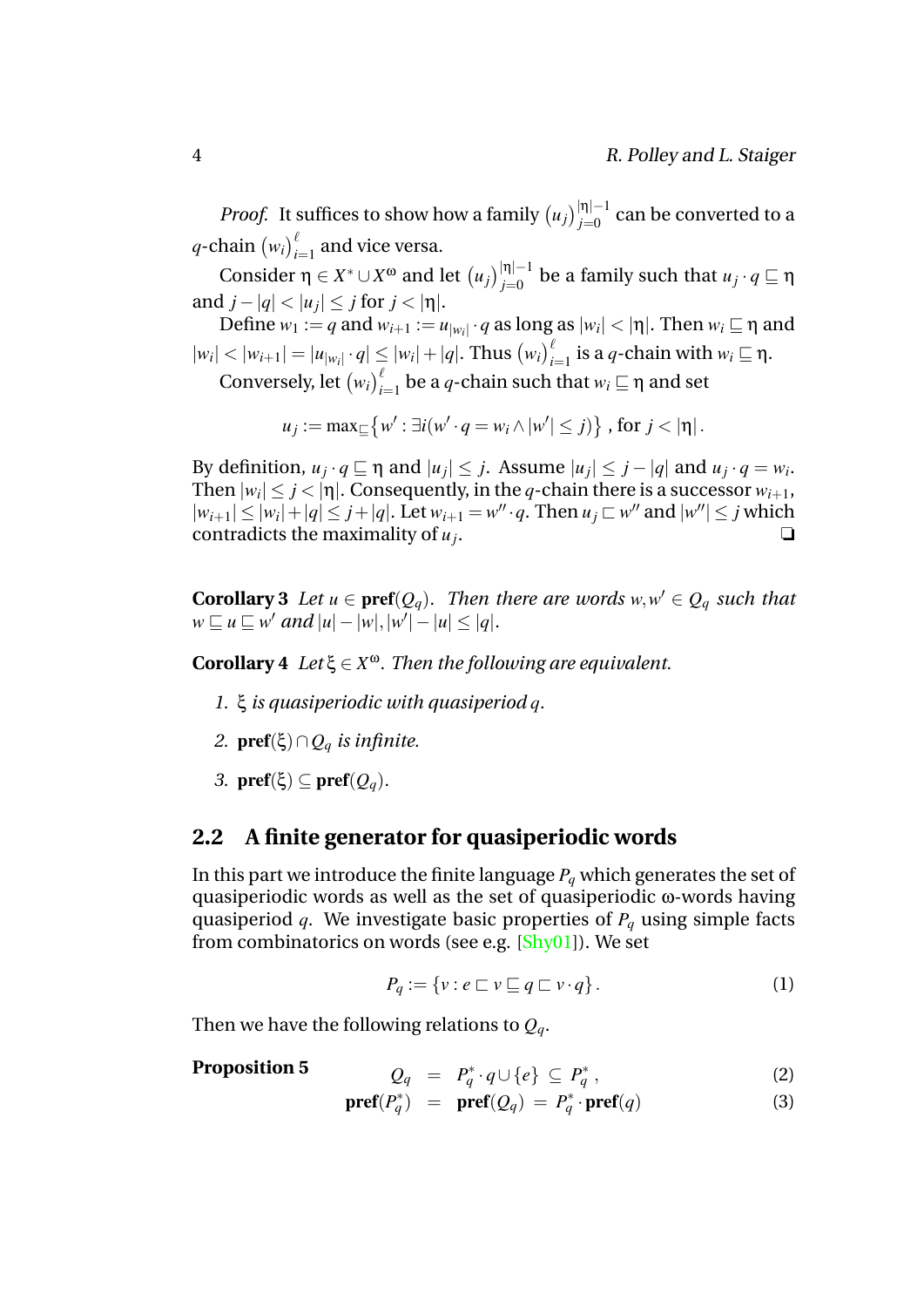*Proof.* In order to prove Eq. [\(2\)](#page-4-0) we show that  $w_i \in P_q^* \cdot q$  for every *q*chain  $(w_i)_{i=1}^{\ell}$ . This is certainly true for  $w_1 = q$ . Now proceed by induction on *i*. Let  $w_i = w'_i \cdot q \in P_q^* \cdot q$  and  $w_{i+1} = w'_i$  $v'_{i+1} \cdot q$ . Then  $w'_{i} \cdot v_{i} = w'_{i}$  $t'_{i+1}$ . Now from  $w_i \sqsubset w_{i+1}$  we obtain  $e \sqsubset v_i \sqsubseteq q \sqsubset v_i \cdot q$ , that is,  $v_i \in P_q$ .

Eq.  $(3)$  is an immediate consequence of Eq.  $(2)$ . Corollary [4](#page-4-1) and Proposition [5](#page-4-2) imply the following characterisation of ωwords having quasiperiod *q*.

<span id="page-5-0"></span>
$$
\{\xi : \xi \in X^{\omega} \wedge \xi \text{ has quasiperiod } q\} = P_q^{\omega} \tag{4}
$$

*Proof.* Since  $P_q$  is finite,  $P_q^{\omega} = \{\xi : \xi \in X^{\omega} \wedge \textbf{pref}(\xi) \subseteq \textbf{pref}(P_q^*)\}.$   $\Box$ The following property of words in  $P_q$  is a consequence of the Lyndon-Schützenberger Theorem (see  $[BP85, Shy01]$  $[BP85, Shy01]$  $[BP85, Shy01]$  $[BP85, Shy01]$ ).

**Proposition 6**  $v \in P_q$  *if and only if*  $|v| \le |q|$  *and there is a prefix*  $\bar{v} \subset v$  *such that*  $q = v^k \cdot \bar{v}$  *for*  $k = |q|/|v|$ .

<span id="page-5-1"></span>*Proof.* Sufficiency is clear. Let now  $v \in P_q$ . Then  $v \sqsubseteq q \sqsubset v \cdot q$ . This  $\int$  implies  $v^l \sqsubseteq q \sqsubset v^l \cdot q$  as long as  $l \leq k$  and, finally,  $q \sqsubset v^{k+1}$ . ❏

**Corollary 7**  $v \in P_q$  *if and only if*  $|v| \le |q|$  *and there is a*  $k' \in \mathbb{N}$  *such that*  $q \sqsubseteq v^{k'}$ .

Now set  $q_0 := \min_{\square} P_q$ . Then in view of Proposition [6](#page-5-0) and Corollary [7](#page-5-1) we have the following.

$$
q = q_0^k \cdot \bar{q} \text{ for } k = \lfloor |q|/|q_0| \rfloor \text{ and some } \bar{q} \sqsubset q_0.
$$
 (5)

**Corollary 8** *The word*  $q_0$  *is primitive, that is, there are no*  $u \in X^*$  *and*  $n > 1$ such that  $q_0 = u^n$ .

*Proof.* Assume  $q_0 = q_1^l$  $\frac{l}{1}$  for some  $l > 1$ . Then  $\bar{q} = q_1^j$  $\bar{q}_1 \cdot \bar{q}_1$  where  $\bar{q}_1 \sqsubset q_1$ , and, consequently,  $q \sqsubset q_1^{k\cdot l + j + 1}$  $a_1^{k+l}$  contradicting the fact that  $q_0$  is the shortest word in  $P_q$ .  $\Box$ 

<span id="page-5-4"></span><span id="page-5-2"></span>**Proposition 9** *1. If*  $v \in P_q$  *and*  $w \sqsubseteq q$  *then*  $v \cdot w \sqsubseteq q$  *or*  $q \sqsubseteq v \cdot w$ *.* 

<span id="page-5-3"></span>*2. If*  $v \in P_q$  *and*  $|v| \le |q| - |q_0|$  *then*  $v = q_0^m$  $\int_{0}^{m}$  for some  $m \in \mathbb{N}$ .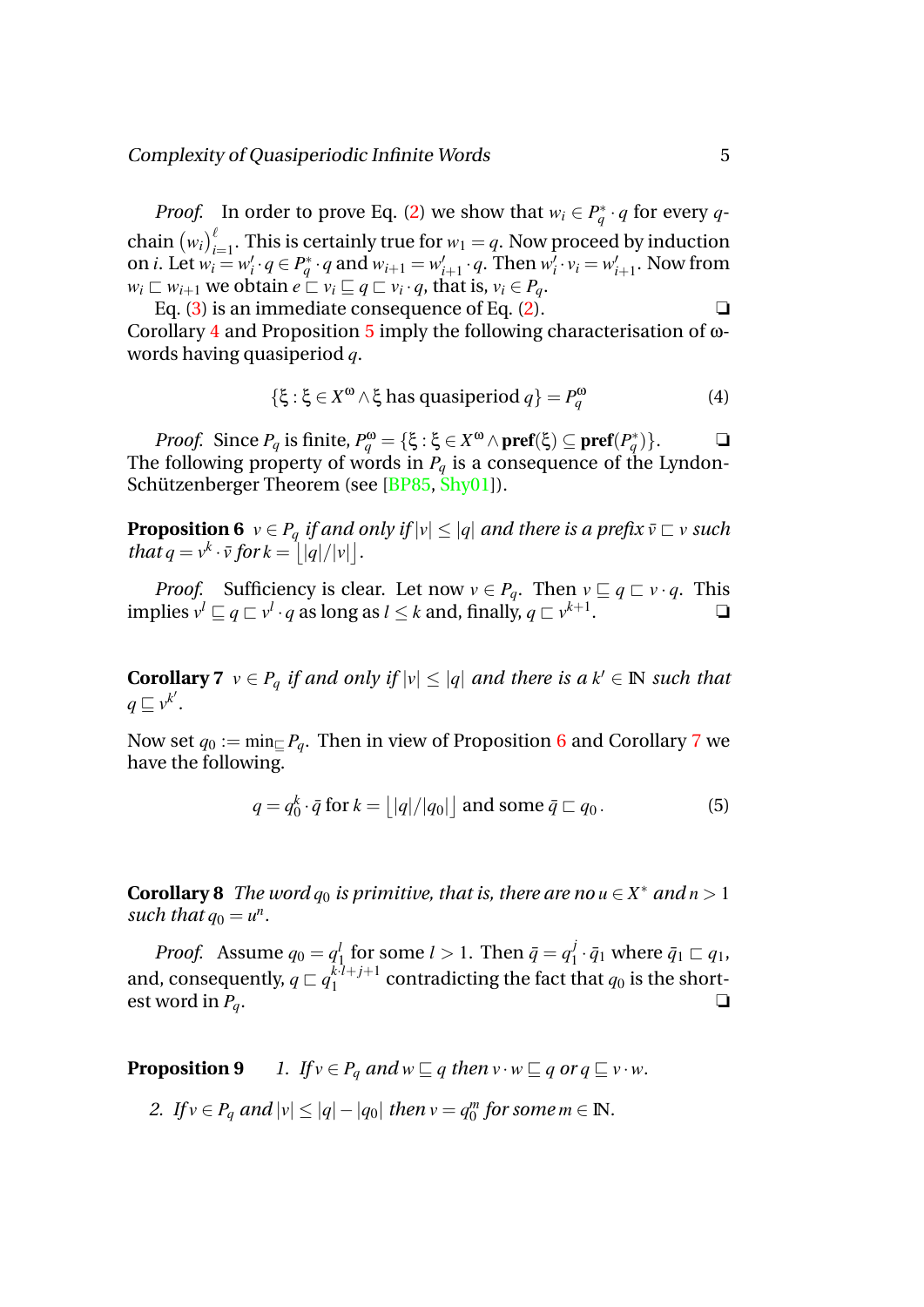*Proof.* The first assertion follows from  $v \sqsubseteq q \sqsubseteq v \cdot q$  and  $v \cdot w \sqsubseteq v \cdot q$ . For the proof of the second one observe that, by the first item  $v \cdot q_0 \sqsubseteq q$ and  $q_0 \cdot v \sqsubseteq q$  whence  $q_0 \cdot v = v \cdot q_0$ . Thus  $q_0$  and  $v$  are powers of a common

<span id="page-6-1"></span>word. Since  $q_0$  is primitive, the assertion follows.  $\Box$ 

**Theorem 10** *If*  $v \in P_q$  *and*  $w \cdot v \sqsubseteq q$  *then*  $w \in \{q_0\}^*$ .

*Proof.* If  $v \in P_q$  then  $q_0 \sqsubseteq v$ . Thus it suffices to prove the assertion for *q*0.

Let  $w \cdot q_0 \sqsubseteq q = q_0^k$  $\mathbf{Q}_0^k \cdot \bar{\mathbf{q}}$ . Then  $w \cdot q_0 \sqsubseteq q_0^{k+2}$  $a_0^{k+2}$  and, trivially,  $q_0 \sqsubseteq q_0^{k+2}$  $_0^{\kappa+2}$ . Since  $|w \cdot q_0| + |q_0| < |q_0^{k+2}|$  $\binom{k+2}{0}$ ,  $w \cdot q_0$  and  $q_0$  are powers of a common word. The assertion follows because  $q_0$  is primitive.  $\Box$ 

# <span id="page-6-0"></span>**3 Codes**

In this section we investigate in more detail the properties of the star root of  $P_q$ , that is, of the smallest subset  $V \subseteq P_q$  such that  $V^* = P_q^{*q}$ . It turns out that the star root of  $P_q$  is a suffix code which, additionally, has a bounded delay of decipherability. This delay is closely related to the largest power of *q*<sup>0</sup> being a prefix of *q*.

According to  $[BP85]$  a subset  $C \subseteq X^*$  is a code of a *delay of decipherability*  $m \in \mathbb{N}$  if and only if for all  $w, w', v_1, \ldots, v_m \in C$  and  $u \in C^*$  the relation  $w \cdot v_1 \cdots v_m \sqsubseteq w' \cdot u$  implies  $w = w'$ . Observe that  $C \subseteq X^* \setminus \{e\}$  is a prefix code, that is,  $w, w', \in \overline{C}$  and  $w \sqsubseteq w'$  imply  $w = w'$ , if and only if *C* has delay 0. A subset  $C ⊆ X^* \setminus \{e\}$  is referred to as a *suffix code* if no word *w* ∈ *C* is a proper suffix of another word  $v \in C$ .

Define now the *star-root* of a language *L* ⊆ *X* ∗ :

$$
\sqrt[k]{L} := L \setminus \{e\} \setminus ((L \setminus \{e\})^2 \cdot L^*)
$$

For  $\sqrt[*]{P_q}$  we obtain the following.

$$
\sqrt[*]{P_q} = (P_q \setminus \{q_0\}^*) \cup \{q_0\} \subseteq \{q_0\} \cup \{v : v \sqsubseteq q \land |q_0| + |v| > |q|\}
$$
(6)

 $(P_q \setminus \{q_0\}^*) \cup \{q_0\} \subseteq P_q \subseteq ((P_q \setminus \{q_0\}^*) \cup \{q_0\})^*.$ *Proof.* First we prove the identity. The inclusion "⊆" follows from

To prove the reverse inclusion assume  $\ell > 1$  and  $v_1 \cdots v_\ell \in P_q$  for  $v_i \in P_q$ . Then  $|q_0| \le |v_i|$  and thus  $|q_0| + |v_i| \le |q|$  for all *i*. According to Proposi-tion [9.](#page-5-2)[2](#page-5-3) we have  $v_i \in \{q_0\}^*$  which shows  $P_q \cap (P_q^2 \cdot P_q^*) \subseteq \{q_0\}^*$ .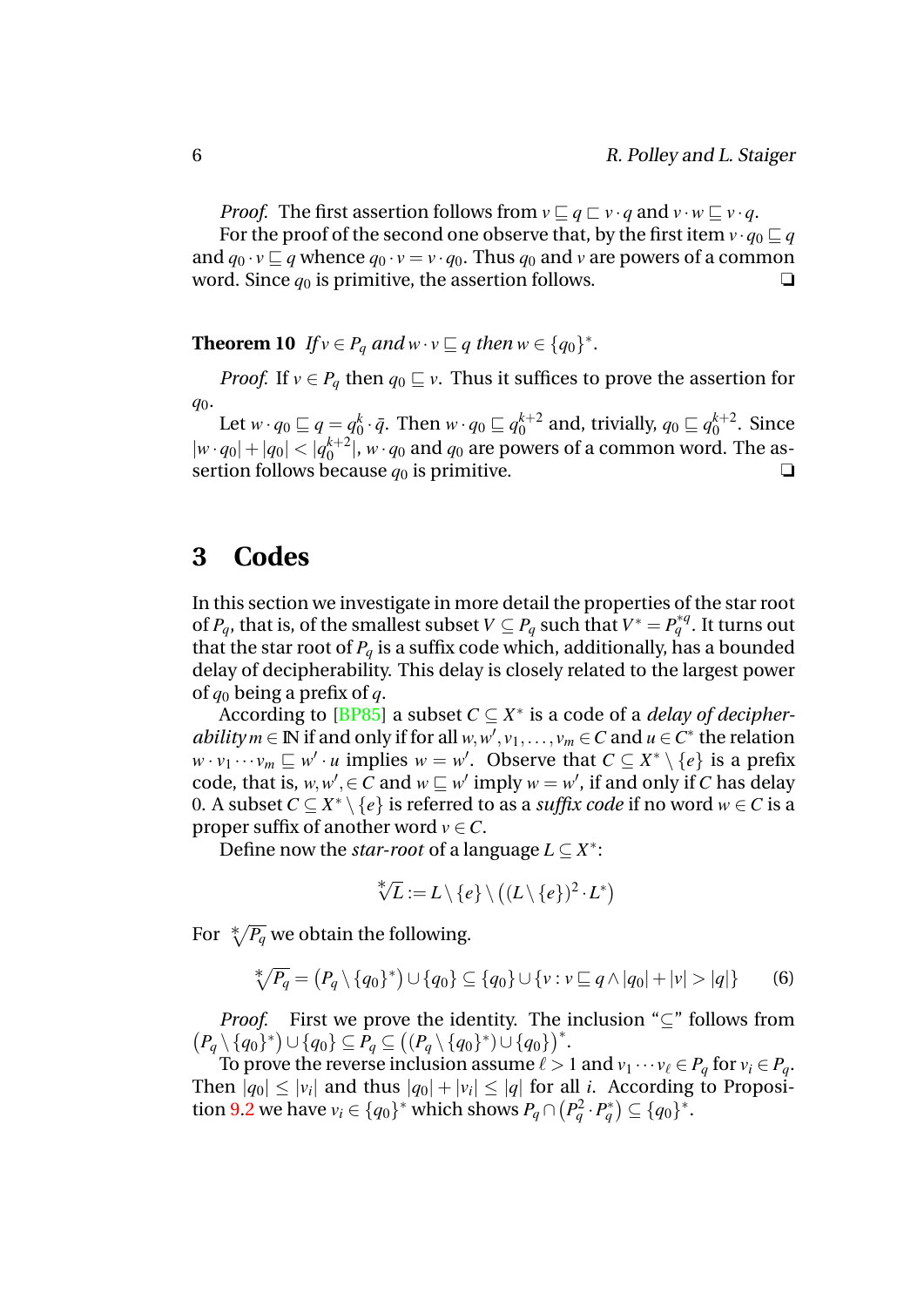The remaining inclusion now follows from Proposition  $9.2$  $9.2$ .  $\Box$ Next we are going to show that  $\sqrt[k]{P_q}$  is a suffix code having a bounded delay of decipherability.

# **Corollary 11**  $\sqrt[*]{P_q}$  *is a suffix code.*

*Proof.* Assume  $u = w \cdot v$  for some  $u, v \in \sqrt[k]{P_q}$ ,  $u \neq v$ . Then Theorem [10](#page-6-1) proves  $w \in \{q_0\}^* \subseteq P_q$ . If  $w \neq e$ , in view of  $u \sqsubseteq q$  Proposition [9.](#page-5-2)[2](#page-5-3) implies  $v \in \{q_0\}^*$  and hence  $u \in \{q_0\}^*$ . Thus  $u = v = q_0$  contradicting  $u \neq v$ .  $\Box$ We conclude this part by investigating the delay of decipherability of  $\sqrt[*]{P_q}$ . We prove that the this delay depends on the relation between the quasiperiod  $q$  and the minimal w.r.t.  $\sqsubseteq$  word  $q_0$   $\in$   $P_q.$  If  $q$   $=$   $q_0^k$  $\frac{k}{0}$  then  $\sqrt[n]{P_q} = \{q_0\}$ is a prefix code. If  $q \notin \{q_0\}^*$  then  $q_0^k \sqsubseteq q$  implies that the delay of decipherability of  $\sqrt[n]{P_q}$  is at least *k*. The following theorem gives an upper bound.

**Theorem 12** *Let*  $q = q_0^k$  $\frac{k}{0} \cdot \bar{q}$  where  $\bar{q} \sqsubset q_0$ . Then  $\sqrt[*]{P_q}$  is a code having a delay *of decipherability of at most*  $k + 1$ .

*Proof.* We have to show that if the words  $v \cdot w_1 \cdots w_{k+1}$  and  $v' \cdot w_1$  $y'_1 \cdots w'_k$ *k*+1 , where  $v, w_1, \ldots, w_{k+1}, v', w'_{k}$  $w'_k, \ldots, w'_{k+1} \in \sqrt[k]{P_q}$  are comparable w.r.t. " $\sqsubseteq$ " then  $v = v'.$ 

Without loss of generality, assume  $v \sqsubset v'$ . Then  $|q_0| \le |v| < |v'| \le |q|$ . We  $|\hat{w}_i|, |\hat{w}'_i| \geq |q_0|$ . Thus  $|w_1 \cdots w_{k+1}|, |w'|$  $\frac{1}{1} \cdots w_i$  $|q|$ . Moreover, accord- $\mathbf{u}_1 \mathbf{v}_2$  ing to Proposition [9](#page-5-2)[.1](#page-5-4)  $q \sqsubseteq w_1 \cdots w_{k+1}$  and  $q \sqsubseteq w_1'$  $\sum_{1}^{j} \cdots w_{k}^{j}$  $\sum_{k+1}^{\prime}$ , whence  $v \cdot q \sqsubset v' \cdot q$ . Then in view of the inequality  $|v|+|q| \ge |v'|+|q_0|$  we have  $q \sqsupseteq w \cdot q_0$  for the word  $w \neq e$  with  $v \cdot w = v'$  and, according to Theorem [10](#page-6-1)  $w \in \{q_0\}^*$ . This contradicts the fact that  $\sqrt[n]{P_q}$  is a suffix code.

<span id="page-7-0"></span>Thus, if  $q_0^k \sqsubset q \sqsubset q_0^{k+1}$  $_{0}^{k+1}$  the code  $\sqrt[k]{P_{q}}$  may have a minimum delay of decipherability of *k* or  $k + 1$ . We provide examples that both cases are possible.

**Example 13** Let *q* := *aabaaaaba*. Then *q*<sub>0</sub> = *aabaa*, *k* = 1 and  $\sqrt[*]{P_q} = P_q$  = {*q*0,*aabaaaab*,*q* } which is a code having a delay of decipherability 2.

Indeed aabaaaabaa = 
$$
q_0 \cdot q_0
$$
 ⊡  $q \cdot q_0$  or  
aabaaaabaa =  $q_0 \cdot q_0$  ⊆ aabaaaab ·  $q_0$ .

Moreover, in Example [13,](#page-7-0)  $q \cdot q_0 \notin Q_q$ . Thus our example shows also that  $q \cdot P_q^*$  need not be contained in  $Q_q$ .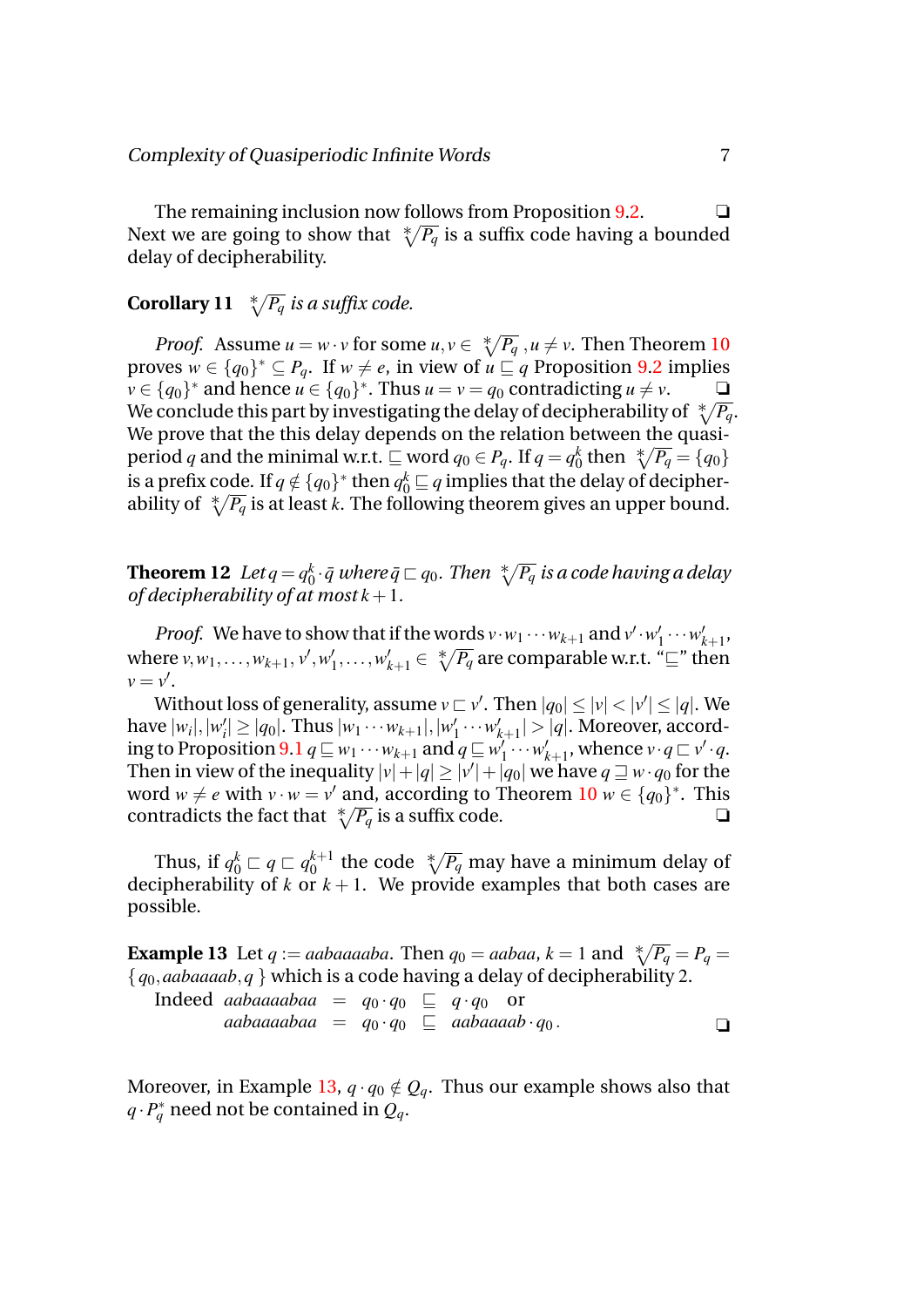**Example 14** Let  $q := aba$ . Then  $k = 1$  and  $P_q = \{ab, aba\}$  is a code having a delay of decipherability 1.

# <span id="page-8-0"></span>**4 Subword Complexity**

In this section we investigate upper bounds on the the subword complexity function *f*(ξ,*n*) for quasiperiodic ω-words. If ξ ∈ *X* <sup>ω</sup> is quasiperiodic with quasiperiod *q* then Proposition [6](#page-5-0) and Corollary [7](#page-5-1) show infix( $\xi$ ) ⊆  $\inf x(P_q^*)$ . Thus

<span id="page-8-1"></span>
$$
f(\xi, n) \le |\mathbf{infix}(P_q^*) \cap X^n| \text{ for } \xi \in P_q^{\omega}.
$$
 (7)

Similar to the proof of Proposition 5.5 of [\[Sta93\]](#page-14-0) let  $\xi_q := \prod_{v \in P_q^* \setminus \{e\}} v.$  This implies  $\text{infix}(\xi) = \text{infix}(P_q^*)$ . Consequently, the tight upper bound on the subword complexity of quasiperiodic ω-words having a certain quasiperiod *q* is  $f_q(n) := |\text{infix}(P_q^*) \cap X^n|$ .

The following facts are known from the theory of formal power series (cf. [\[BR88,](#page-13-7) [SS78\]](#page-13-8)). As  $\inf x(P_q^*)$  is a regular language the power series  $\mathfrak{s}_q^* :=$  $\sum_{n\in \mathbb{N}} f_q(n) \cdot t^n$  is a rational series and, therefore,  $f_q$  satisfies a recurrence relation

$$
f_q(n+k) = \sum_{i=0}^{k-1} a_i \cdot f_q(n+i)
$$

with integer coefficients  $a_i \in \mathbb{Z}$ . Thus  $f_q(n) = \sum_{i=0}^{k'-1}$  $a_{i=0}^{k'-1} g_i(n) \cdot t_i^n$  where  $k' \leq k$ ,  $t_i$  are pairwise distinct roots of the polynomial  $t^n - \sum_{i=0}^{k-1}$  $_{i=0}^{k-1} a_i \cdot t^i$  and  $g_i$  are polynomials of degree not larger than *k*.

In the subsequent parts we estimate values characterising the exponential growth of the family  $(|\textbf{infix}(P_q^*) \cap X^n|)_{n \in \mathbb{N}}$ . This growth mainly depends on the root of largest modulus among the *t<sup>i</sup>* and the corresponding polynomial *g<sup>i</sup>* .

First we show that, independently of the quasiperiod *q* this polynomial is constant. Then we show that, for every quasiperiod *q*, a root of largest modulus is always positive. Then we estimate those quasiperiods for which this root is maximal, and finally, for those quasiperiods with maximal roots we estimate the corresponding constants.

### **4.1 The subword complexity of a regular star language**

The language  $P_q^*$  is a regular star-language of special shape. Here we show that, generally, the number of subwords of regular star-languages grows only exponentially without a polynomial factor. We start with some easily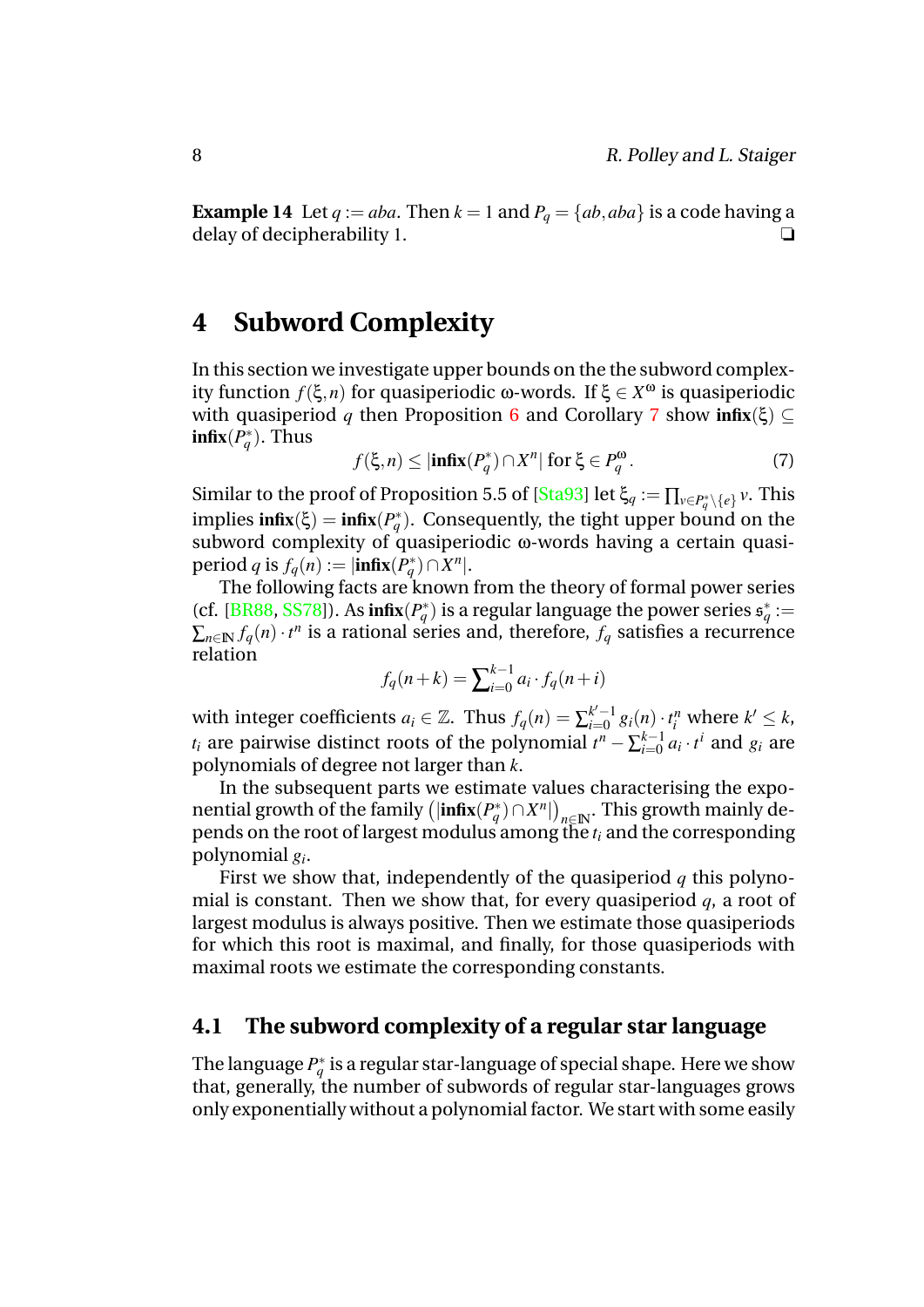derived relations between the number of words in a regular language and the number of its subwords.

**Lemma 15** *If*  $L \subseteq X^*$  *is a regular language then there is a*  $k \in \mathbb{N}$  *such that* 

<span id="page-9-0"></span>
$$
|L \cap X^n| \leq |\mathbf{infix}(L) \cap X^n| \leq \sum_{i=0}^k |L \cap X^{n+i}| \tag{8}
$$

As a suitable *k* one may choose the twice number of states of an automaton accepting the language  $L \subseteq X^*$ .

In order to derive the announced simple exponential growth we use Corollary 4 of [\[Sta85\]](#page-14-4) which shows that for every regular language *L* ⊆ *X* ∗ there are constants  $c_1, c_2 > 0$  and a  $\lambda > 1$  such that

<span id="page-9-1"></span>
$$
c_1 \cdot \lambda^n \le |\mathbf{pref}(L^*) \cap X^n| \le c_2 \cdot \lambda^n. \tag{9}
$$

A consequence of Lemma [15](#page-9-0) is that Eq. [\(9\)](#page-9-1) holds also (with constant  $k \cdot c_2$ instead of  $c_2$ ) for  $\inf x(L^*)$ .

#### **4.2** The subword complexity of  $P^*_{q}$ *q*

It is now our task to estimate the value  $\lambda_q$  which satisfies the inequality  $c_1 \cdot \lambda_q^n \le |\text{infix}(P_q^*) \cap X^n| \le k \cdot c_2 \cdot \lambda_q^n$ . Following Lemma [15](#page-9-0) and Eqs. [\(9\)](#page-9-1) and [\(3\)](#page-4-0) it holds

$$
\lambda_q = \limsup_{n \to \infty} \sqrt[n]{|P_q^* \cap X^n|}
$$
 (10)

which is the inverse of the convergence radius  $\mathsf{rad} \mathfrak{s}^*_q$  of the power series  $\mathfrak{s}^*_q(t):=\sum_{n\in \mathbb{N}}|P^*_q\cap X^n|\cdot t^n.$  The series  $\mathfrak{s}^*_q$  is also known as the structure generating function of the language  $P_q^*$ .

If  $|q_0|$  divides  $|q|$  then  $P^*_q = \overline{\{q_0\}}^*$  whence  $\lambda_q = 1.$  Therefore, in the following considerations we may assume that  $|q|/|q_0| \notin \mathbb{N}$ .

Since  $\sqrt[k]{P_q}$  is a code, we have  $\mathfrak{s}_q^*(t) = \frac{1}{1-\mathfrak{s}_q(t)}$  where  $\mathfrak{s}_q(t) := \sum_{v \in \sqrt[k]{P_q}} t^{|v|}$ is the structure generating function of the finite language  $\sqrt[*]{P_q}.$  Thus the convergence radius rad $\mathfrak{s}^*_{q}$  is the smallest root of  $1-\mathfrak{s}_{q}(t)$ . It is readily seen that this root is positive. So  $\lambda_q$  is the largest positive root of the reversed polynomial $^1$  $^1$   $\mathfrak{p}_q(t)$  :=  $t^{|q|}-\sum_{v\in \sqrt[p]{P_q}} t^{|q|-|v|}.$  Summarising these observations we obtain the following.

**Lemma 16** *Let*  $q \in X^* \setminus \{e\}$ . Then there are constants  $c_{q,1}, c_{q,2} > 0$  such that *the structure function of the language*  $\text{infix}(P_q^*)$  *satisfies* 

<span id="page-9-3"></span>
$$
c_{q,1} \cdot \lambda_q^n \le |\mathbf{infix}(P_q^*) \cap X^n| \le c_{q,2} \cdot \lambda_q^n
$$

<span id="page-9-2"></span><sup>&</sup>lt;sup>1</sup>If | $q_0$ | divides | $q$ | we have  $p_q(t) = t^{|q_0|} - 1$  instead.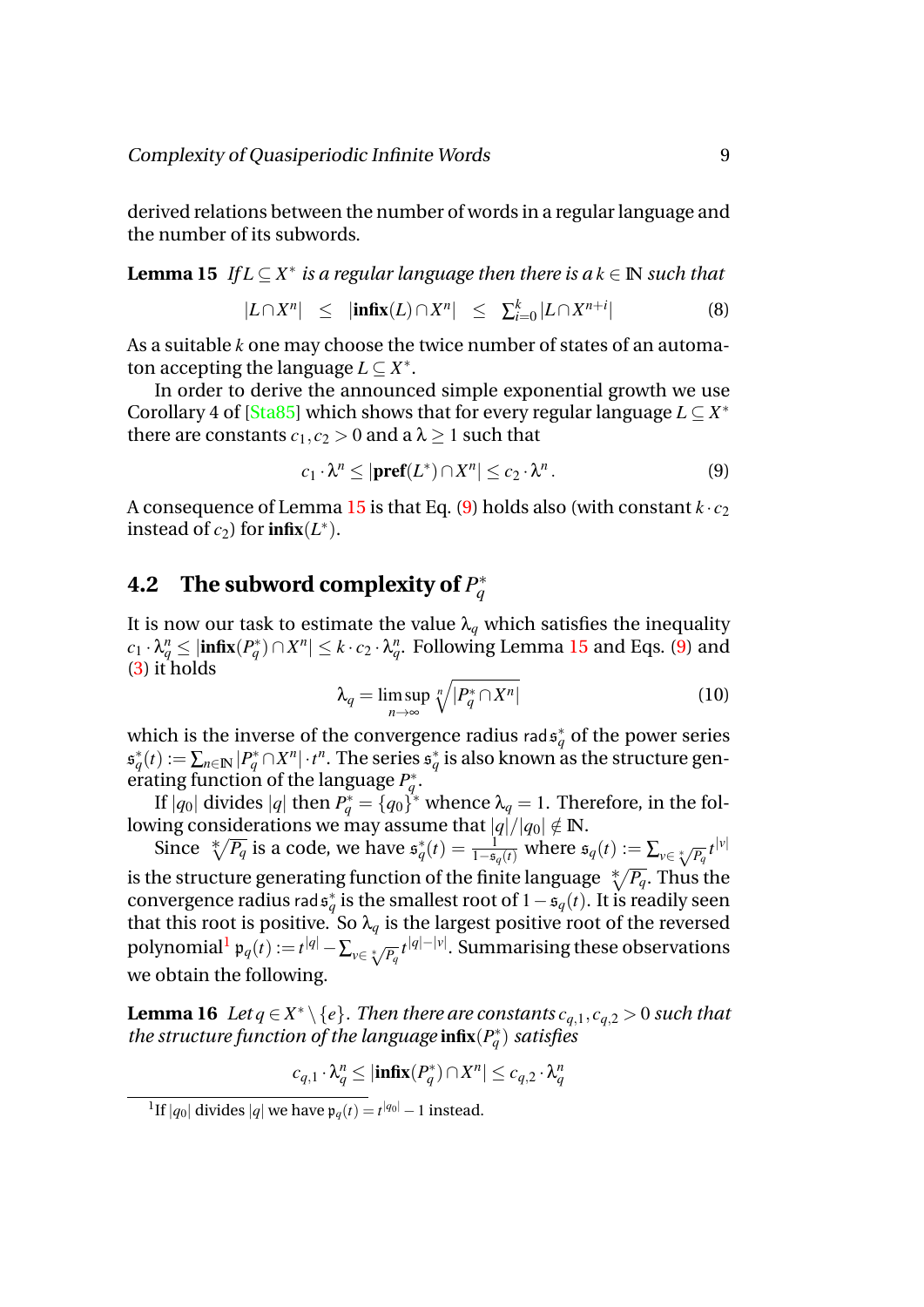*where*  $\lambda_q$  *is the largest (positive) root of the polynomial*  $\mathfrak{p}_q(t)$ *.* 

**Remark 17** One could prove Lemma [16](#page-9-3) by showing that, for each polynomial  $\mathfrak{p}_q(t)$ , its largest (positive) root has multiplicity 1. Referring to Corollary 4 of [\[Sta85\]](#page-14-4) (see Eq. [\(9\)](#page-9-1)) we avoided these more detailed considerations of a particular class of polynomials.

Next we are looking for those quasiperiods *q* which yield the largest value of  $\lambda_q$  among all quasiperiods. To this aim we show that we may restrict our considerations to the case when  $|q_0| > |q|/2$ .

**Lemma 18** If  $|q_0|$  does not divide  $|q|$  and the language  $P_q^*$  is maximal w.r.t. *"*⊆*" in the class P* ∗  $\{q' : q' \in X^* \setminus \{e\}\}$  then  $|q_0| > |q|/2$ .

*Proof.* If  $|q|/|q_0| \notin \mathbb{N}$  and  $|q_0| \leq |q|/2$  we have  $q = q_0^k$  $\frac{k}{0} \cdot \bar{q}$  for  $k \geq 2$  and  $e \neq \bar{q} \sqsubset q_0$ . Then, obviously  $P_q^* \subset P_{q'}^*$  $q'_{q'}$  for  $q' := q_0 \cdot \bar{q}$ . From  $|q_0| > |q|/2$  we obtain that the polynomial  $\mathfrak{p}_q(t)$  has the form  $t^{|q|}$  –  $\sum_{i \in M} t^i$  where  $0 \in M \subseteq \{j: j < \frac{|q|}{2}$  $\frac{q_{\parallel}}{2}$ }. In [\[Pol09\]](#page-13-9) the following properties were derived.

<span id="page-10-0"></span>**Lemma 19** *Let*  $P := \{t^n - \sum_{i \in M} t^i : n \ge 1 \land 0 \in M \subseteq \{j : j \le \frac{n-1}{2}\}\}$  $\frac{-1}{2}\}$ . Then

- *1. for every*  $n \geq 1$  *the polynomial*  $t^n \sum_{i=0}^{\lfloor \frac{n-1}{2} \rfloor}$  $\int_{i=0}^{\lfloor \frac{n}{2} \rfloor} t^i$  has the largest positive *root among all polynomials of degree n in P, and*
- 2. *the polynomials*  $t^3 t 1$  *and*  $t^5 t^2 t 1 = (t^2 + 1) \cdot (t^3 t 1)$  *have the largest positive roots among all polynomials in P.*

Some remarks are in order here.

#### **Remark 20**

- 1. It holds  $\mathfrak{p}_{a^nba^n}(t) = t^{2n+1} \sum_{i=0}^n t^i$  and  $\mathfrak{p}_{a^n b^2 a^n}(t) = t^{2n+2} \sum_{i=0}^n t^i$ , so for all degrees  $\geq 1$  there are polynomials of the form  $\mathfrak{p}_q(t)$  in  $\overline{P}$ .
- 2. The polynomials  $\mathfrak{p}_{aba}(t) = t^3 t 1$  and  $\mathfrak{p}_{a^2ba^2}(t) = (t^2 + 1) \cdot (t^3 t 1)$ have exactly one positive root which is also their only root of modulus  $> 1$ .

This positive root  $t_P$  of  $\mathfrak{p}_{aba}(t) = t^3 - t - 1$  (or of  $\mathfrak{p}_{a^2ba^2}(t)$ ) is known as the smallest Pisot-Vijayaraghavan number, that is, a positive root > 1 of a polynomial with integer coefficients all of whose conjugates have modulus smaller than 1.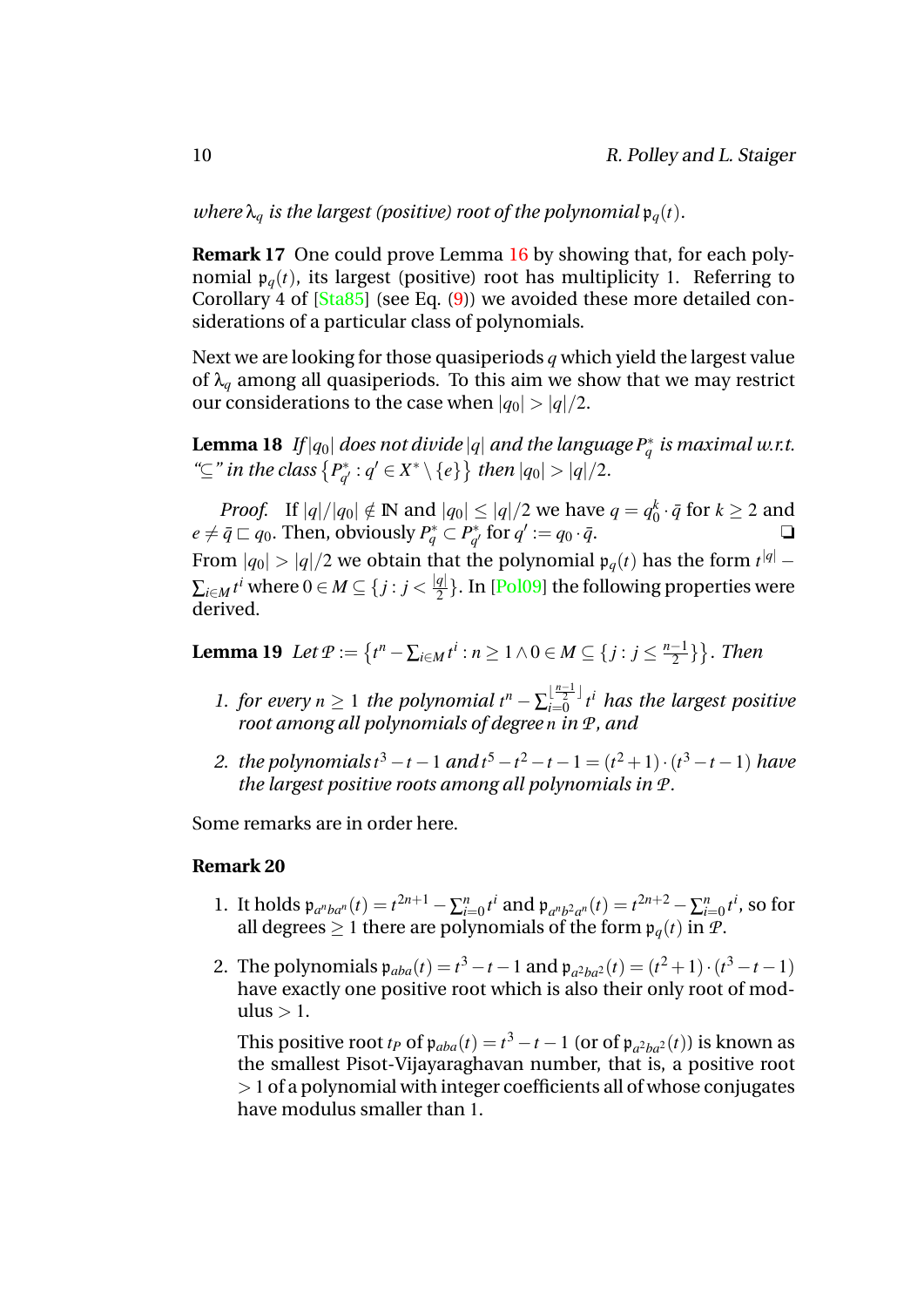3. The other roots are non-real and form pairs of conjugate complex numbers. The complex roots  $t_1$ , $t_2$  of  $\mathfrak{p}_{aba}(t) = t^3 - t - 1$  have  $|t_1| =$  $|t_2| = 1/\sqrt{t_P} < 1.$ 

Before proceeding to the proof of Lemma [19](#page-10-0) we recall that the polynomials  $p(t) \in \mathcal{P}$  have the following easily verified property.

<span id="page-11-0"></span>If 
$$
\varepsilon > 0
$$
 and  $p(t') \ge 0$  for some  $t' > 0$  then  $p((1 + \varepsilon) \cdot t') > 0$ . (11)

Since  $p(0) = -1 < 0$  for  $p(t) \in \mathcal{P}$ , Eq. [\(11\)](#page-11-0) shows that once  $p(t') \ge 0$ ,  $t' > 0$ the polynomial  $p(t)$  has no further root in the interval  $(t',\infty)$ .

*Proof.* (*of Lemma [19](#page-10-0)*) Using Eq. [\(11\)](#page-11-0) the first assertion is easy to verify. To show the second one it suffices to show that  $p_n(t_p) > 0$  for every

polynomial of the form  $p_n(t) := t^n - \sum_{i=0}^{\lfloor \frac{n-1}{2} \rfloor}$  $\int_{t=0}^{\lfloor \frac{n-1}{2} \rfloor} t^i$  other than  $t^3 - t - 1$  or  $t^5$  $t^2 - t - 1$ .

For degrees  $n = 1, 2$  or  $n = 4$  this is readily seen.

Now we proceed by induction on *n*. To this end we observe the following properties of the family  $(p_n(t))_{n\geq 1}$ .

$$
p_{n+2}(t) - p_n(t) = t^{n+2} - t^n - t^{\lfloor \frac{n+1}{2} \rfloor} \text{ for } n \ge 3
$$
 (12)

From this one easily obtains that  $p_{n+2}(t_P) - p_n(t_P) = t_P^{n-1} - t_P^{\lfloor \frac{n+1}{2} \rfloor} > 0$  for  $n \geq 4$ , and the assertion follows by induction.

### **4.3 The subword complexity of** ω**-words**

Having derived the results on the subword complexity of quasiperiodic words we are now in a position to give a first answer to Question 2 in [\[Mar04\]](#page-13-0) by deriving tight upper bounds on the subword complexity of quasiperiodic infinite words.

To this aim recall Eq. [\(7\)](#page-8-1) and the definition of ξ*q*. We obtain the following bounds.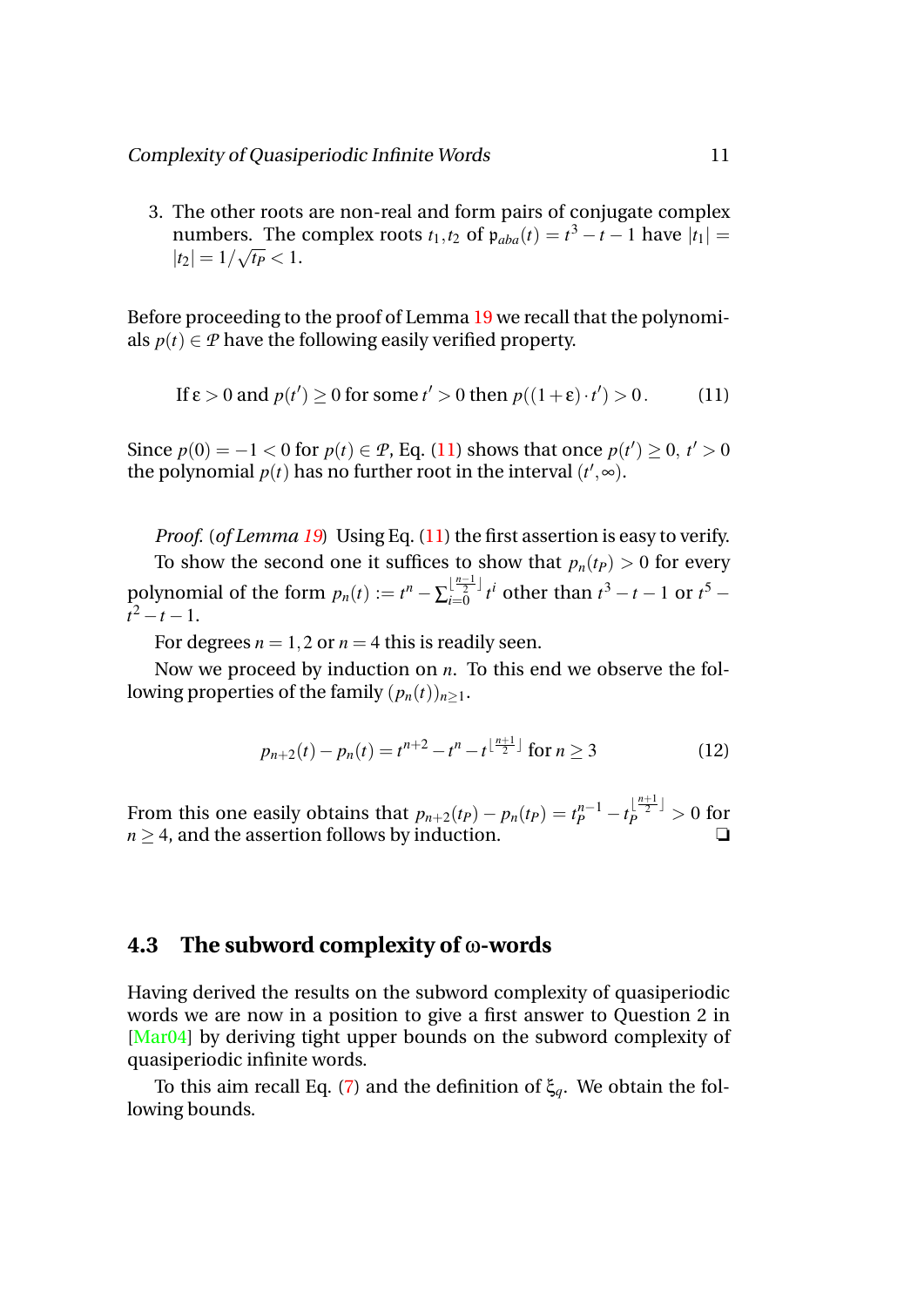#### <span id="page-12-1"></span>**Lemma 21**

- *1. If*  $\xi \in X^{\omega}$  *is quasiperiodic with quasiperiod q then*  $f(\xi, n) = |\text{infx}(\xi) \cap \mathbb{I}|$  $|X^n| \leq c \cdot \lambda_q^n$  for a suitable constant  $c > 0$  not depending on ξ.
- 2. *For every quasiperiod*  $q \in X^* \setminus \{e\}$  *there is a constant*  $c_q \xi \in P_q^{\omega}$  *such that*  $c_q \cdot \lambda_q^n \leq f(\xi, n) = |\text{infix}(\xi) \cap X^n|$  *for every*  $\xi \in P_q^{\omega}$  *having*  $\text{infix}(\xi) =$  $\inf$ **x** $(P_q^*)$ .
- <span id="page-12-2"></span>*3. There is a constant c* > 0 *such that for every quasiperiodic* ω*-word*  $\xi \in X^{\omega}$  *there is an*  $n_{\xi} \in \mathbb{N}$  *such that*  $f(\xi, n) = |\text{infix}(\xi) \cap X^n| \le c \cdot t_P^n$  for  $all n \geq n_{\xi}$ .

**Remark 22** The bound in Lemma [21](#page-12-1)[.3](#page-12-2) is independent of the size of the alphabet *X*. And indeed, quasiperiodic ω-words of maximal subword complexity have quasiperiods of the form *aba* or *aabaa*,  $a, b \in X$ ,  $a \neq b$  (see the remark after Lemma [19\)](#page-10-0), thus consist of only two different letters.

We conclude this section by mentioning that the bounds obtained here can be extended to the Kolmogorov complexity of infinite words.

In [\[Sta93,](#page-14-0) Section 5] (see also [\[Sta07\]](#page-14-2)) the asymptotic subword complexity of an ω-word  $\xi \in X^{\omega}$  was introduced as  $\tau(\xi) := \lim_{n \to \infty} \frac{\log_{|X|} |\inf_{x(\xi) \cap X^n|}}{n}$ *n* and it was shown that  $\tau$  is an upper bound to the asymptotic upper and lower Kolmogorov complexities of infinite words:

$$
\underline{\kappa}(\xi)\leq \kappa(\xi)\leq \tau(\xi)\,.
$$

Moreover, from the results of [\[Sta93,](#page-14-0) Section 5] it follows that for every  $quasiperiodic word q$  there is  $a \xi \in P_q^{\omega}$  such that  $\underline{\kappa}(\xi) = \tau(\xi) = log_{|X|} \lambda_q$ , that is, a quasiperiodic ω-word having quasiperiod *q* of maximally possible asymptotic (lower) Kolmogorov complexity. Using results of Section 4 of the same paper [\[Sta93\]](#page-14-0) and of [\[Sta08\]](#page-14-3) one obtains that there are  $\xi \in P_q^{\omega}$ such that the Kolmogorov complexity and the *a priori* complexity of the *n*-length prefix ξ[0..*n*] of ξ is  $K(\xi[0..n]) = log_{|X|} \lambda_q \cdot n + o(n)$ .

# **References**

<span id="page-12-0"></span>[AS03] Jean-Paul Allouche and Jeffrey Shallit. *Automatic sequences*. Cambridge University Press, Cambridge, 2003. Theory, applications, generalizations.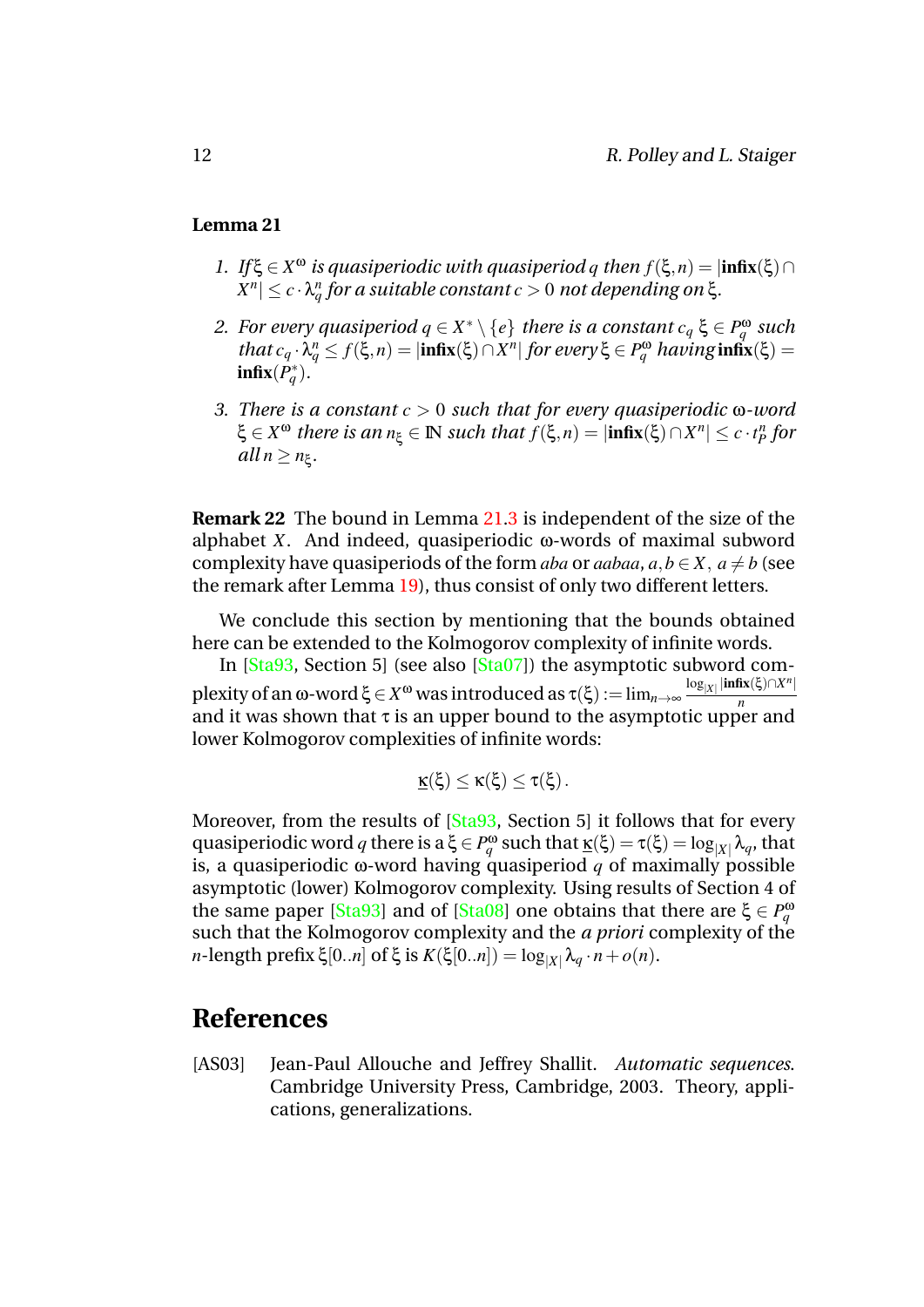- <span id="page-13-4"></span>[BK03] Jean Berstel and Juhani Karhumäki. Combinatorics on words: a tutorial. *Bulletin of the EATCS*, 79:178–228, 2003.
- <span id="page-13-6"></span>[BP85] Jean Berstel and Dominique Perrin. *Theory of codes*, volume 117 of *Pure and Applied Mathematics*. Academic Press Inc., Orlando, FL, 1985.
- <span id="page-13-7"></span>[BR88] Jean Berstel and Christophe Reutenauer. *Rational series and their languages*, volume 12 of *EATCS Monographs on Theoretical Computer Science*. Springer-Verlag, Berlin, 1988.
- [GKP94] Ronald L. Graham, Donald E. Knuth, and Oren Patashnik. *Concrete mathematics*. Addison-Wesley Publishing Company, Reading, MA, second edition, 1994. A foundation for computer science.
- <span id="page-13-1"></span>[LR04] Florence Levé and Gwénaël Richomme. Quasiperiodic infinite words: Some answers (column: Formal language theory). *Bulletin of the EATCS*, 84:128–138, 2004.
- <span id="page-13-2"></span>[LR07] Florence Levé and Gwénaël Richomme. Quasiperiodic Sturmian words and morphisms. *Theor. Comput. Sci.*, 372(1):15–25, 2007.
- <span id="page-13-0"></span>[Mar04] Solomon Marcus. Quasiperiodic infinite words (column: Formal language theory). *Bulletin of the EATCS*, 82:170–174, 2004.
- <span id="page-13-9"></span>[Pol09] Ronny Polley. Subword complexity of infinite words. Diploma thesis, Martin-Luther-Universität Halle-Wittenberg, Institut für Informatik, Halle, 2009.
- <span id="page-13-3"></span>[PS10] Ronny Polley and Ludwig Staiger. The maximal subword complexity of quasiperiodic infinite words. In *Electronic Proceedings in Theoretical Computer Science*, volume 31, pages 169– 176, 2010.
- <span id="page-13-5"></span>[Shy01] Huei-Jan Shyr. *Free Monoids and Languages*. Hon Min Book Company, Taichung, third edition, 2001.
- <span id="page-13-8"></span>[SS78] Arto Salomaa and Matti Soittola. *Automata-theoretic aspects of formal power series*. Springer-Verlag, New York, 1978. Texts and Monographs in Computer Science.